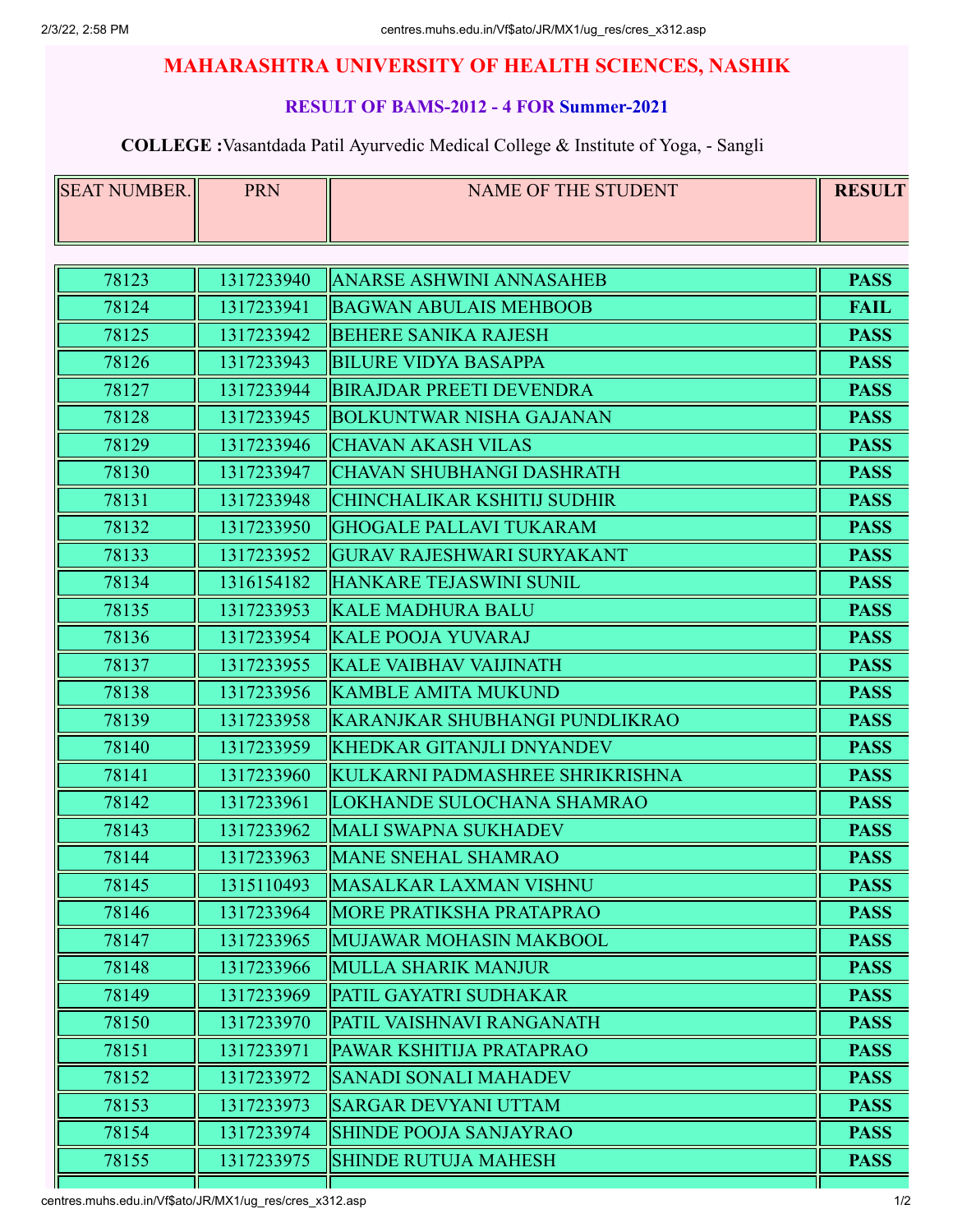2/3/22, 2:58 PM centres.muhs.edu.in/Vf\$ato/JR/MX1/ug\_res/cres\_x312.asp

| 78156                                                        |            | 1317233976  SHINDE VIDYA VITTHAL    | <b>PASS</b> |
|--------------------------------------------------------------|------------|-------------------------------------|-------------|
| 78157                                                        | 1317233977 | <b>SHINGARE MUDITA NAVNATH</b>      | <b>PASS</b> |
| 78158                                                        |            | 1317233978   SONALI BABU GHATAGE    | <b>PASS</b> |
| 78159                                                        |            | 1317233979   TUPARE URSHITA SATISH  | <b>PASS</b> |
| 78160                                                        |            | 1317233980   UDHAN RUSHIKESH RAMRAO | <b>PASS</b> |
| TOTAL STUDENTS: > 38 PASS: > 37 RESULT: > 97.3684210526316 % |            |                                     |             |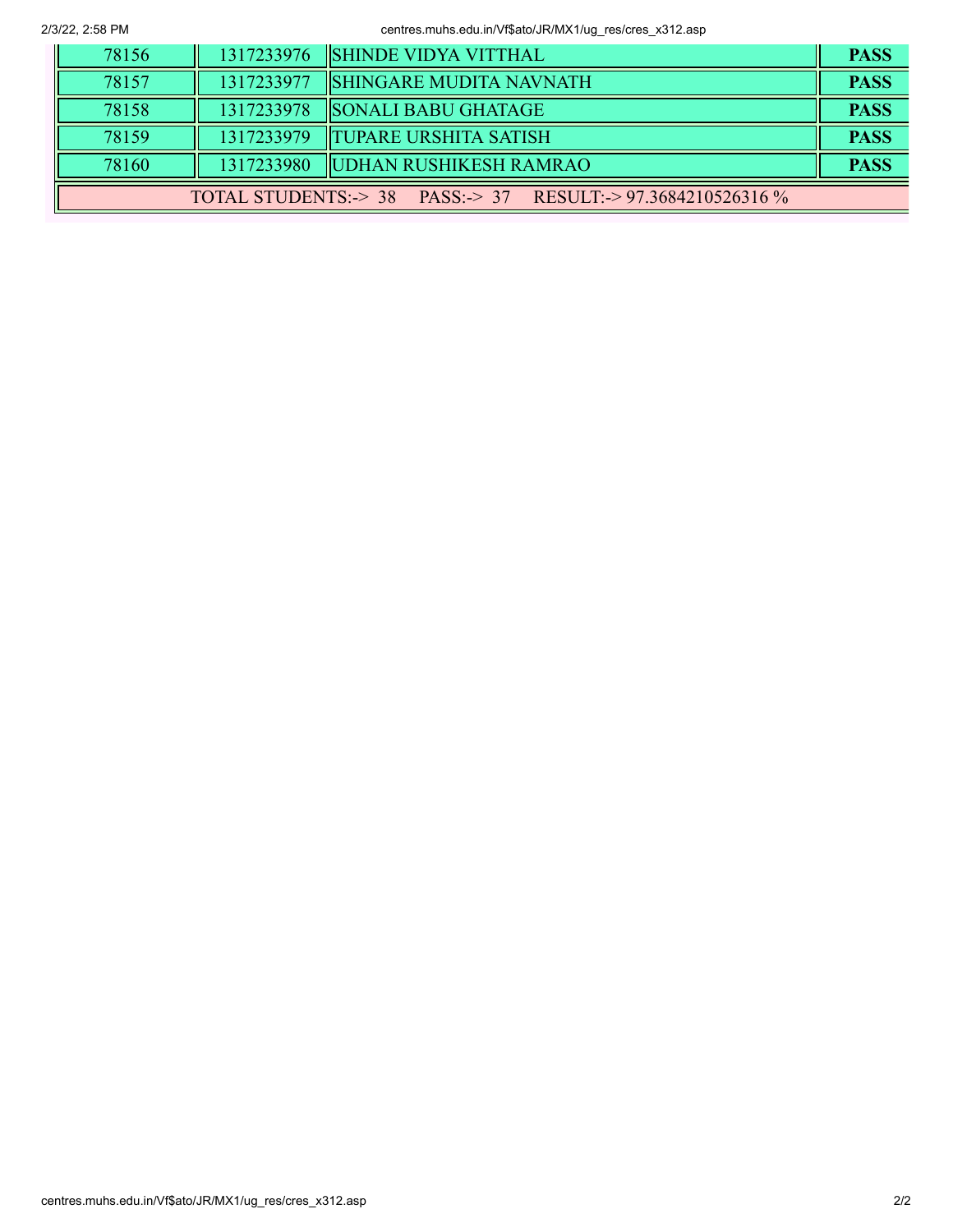### **RESULT OF BAMS-2017 - 1 FOR Winter-2020**

| <b>ISEAT</b><br>NUMBER. | PRN | NAME OF THE STUDENT | <b>RESULT</b> |
|-------------------------|-----|---------------------|---------------|
|                         |     |                     |               |

| 45734 | 1320164937                     | <b>AWALE AMARNATH SANJAY</b>                    | <b>PASS</b>                  |
|-------|--------------------------------|-------------------------------------------------|------------------------------|
| 45735 | 1320164942                     | <b>BHOSALE SHIVARAJ PARMESHWAR</b>              | <b>PASS</b>                  |
| 45736 | 1320164946                     | CHAUDHARI CHINMAY SANTOSH                       | <b>PASS</b>                  |
| 45738 | 1319173893                     | <b>GEDAM GAURAO VITTHALRAO</b>                  | <b>FAILS-</b><br><b>ATKT</b> |
| 45739 | 1320164956                     | JAYBHAYE AKASH LAXMANRAO                        | <b>PASS</b>                  |
| 45740 | 1320164964                     | <b>MANE RUSHIKESH RAMESH</b>                    | <b>PASS</b>                  |
| 45741 | 1320164966                     | MULLA SUMAYYA JAKEER                            | <b>PASS</b>                  |
| 45742 | 1320164973                     | PAWAR PRATAP SHRIHARI                           | <b>PASS</b>                  |
| 45744 | 1320164982                     | SINGH ANUPAMA DAYANAND                          | <b>PASS</b>                  |
| 45745 | 1319173920                     | SONAWANE MANISH YOGENDRA                        | <b>PASS</b>                  |
| 45746 | 1320164984                     | VISHESH KUMAR GOPAL RAM                         | <b>PASS</b>                  |
| 45747 | 1320164985                     | WATURE PANKAJ MOHANRAO                          | <b>PASS</b>                  |
| 45737 | 1319173891                     | DARSHNA MAROTI MUJBAILE                         | WITHHEL]                     |
| 45743 | 1319173912                     | PAWARA VIKAS BHIKA                              | <b>WITHHELI</b>              |
|       | <b>TOTAL STUDENTS:-&gt; 14</b> | RESULT: -> 78.5714285714286 %<br>PASS: $\ge$ 11 |                              |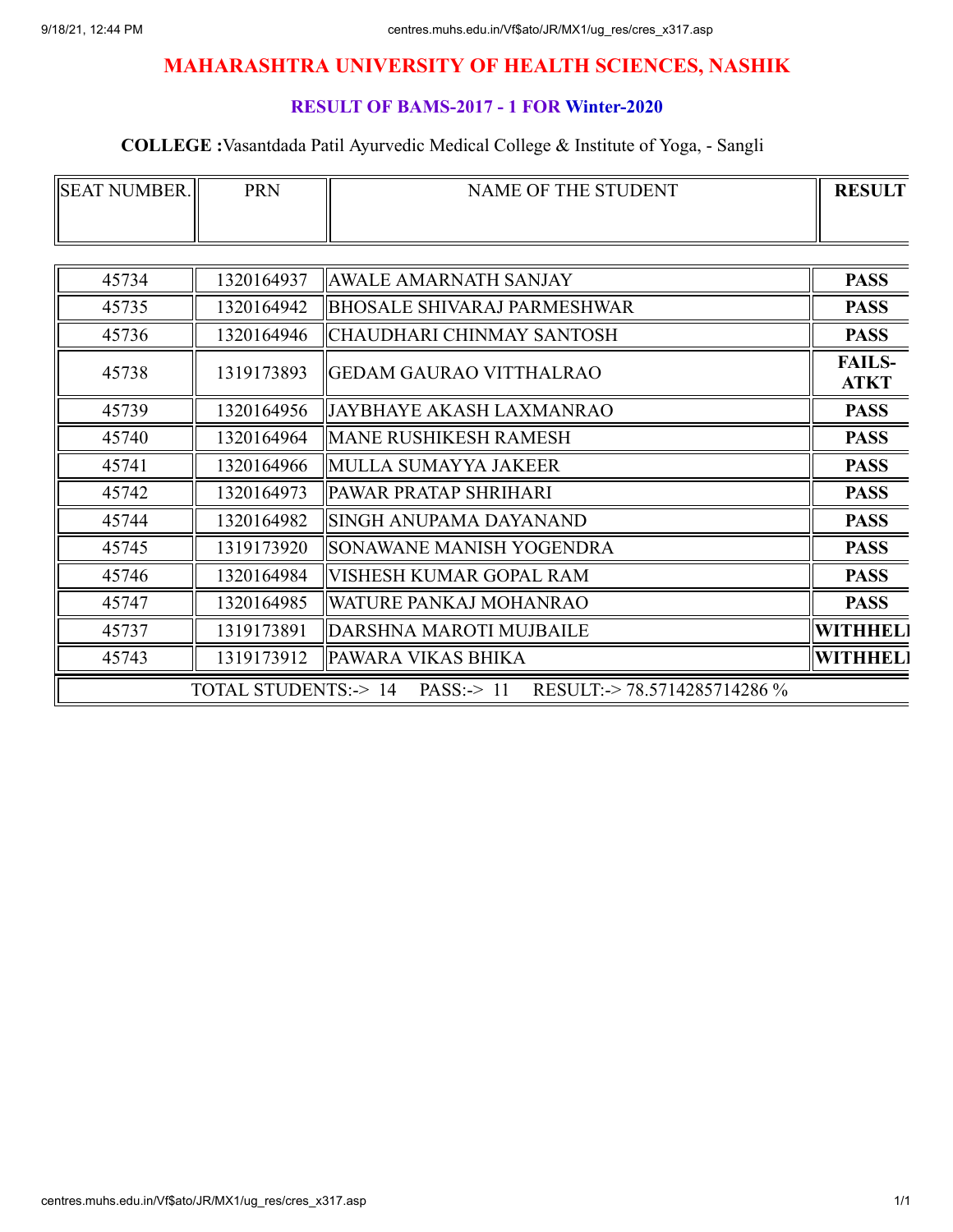### **RESULT OF BAMS-2012 - 2 FOR Winter-2020**

| <b>ISEAT NUMBER.</b> | PRN | NAME OF THE STUDENT | <b>RESULT</b> |
|----------------------|-----|---------------------|---------------|
|                      |     |                     |               |

| 43227 | 1317233967 |             | INETAM NITIN SHANTILAL |                    |  | <b>PASS</b> |
|-------|------------|-------------|------------------------|--------------------|--|-------------|
|       | TOTAL      | STUDENTS:-> | $PASS:->$              | $100\%$<br>RESULT: |  |             |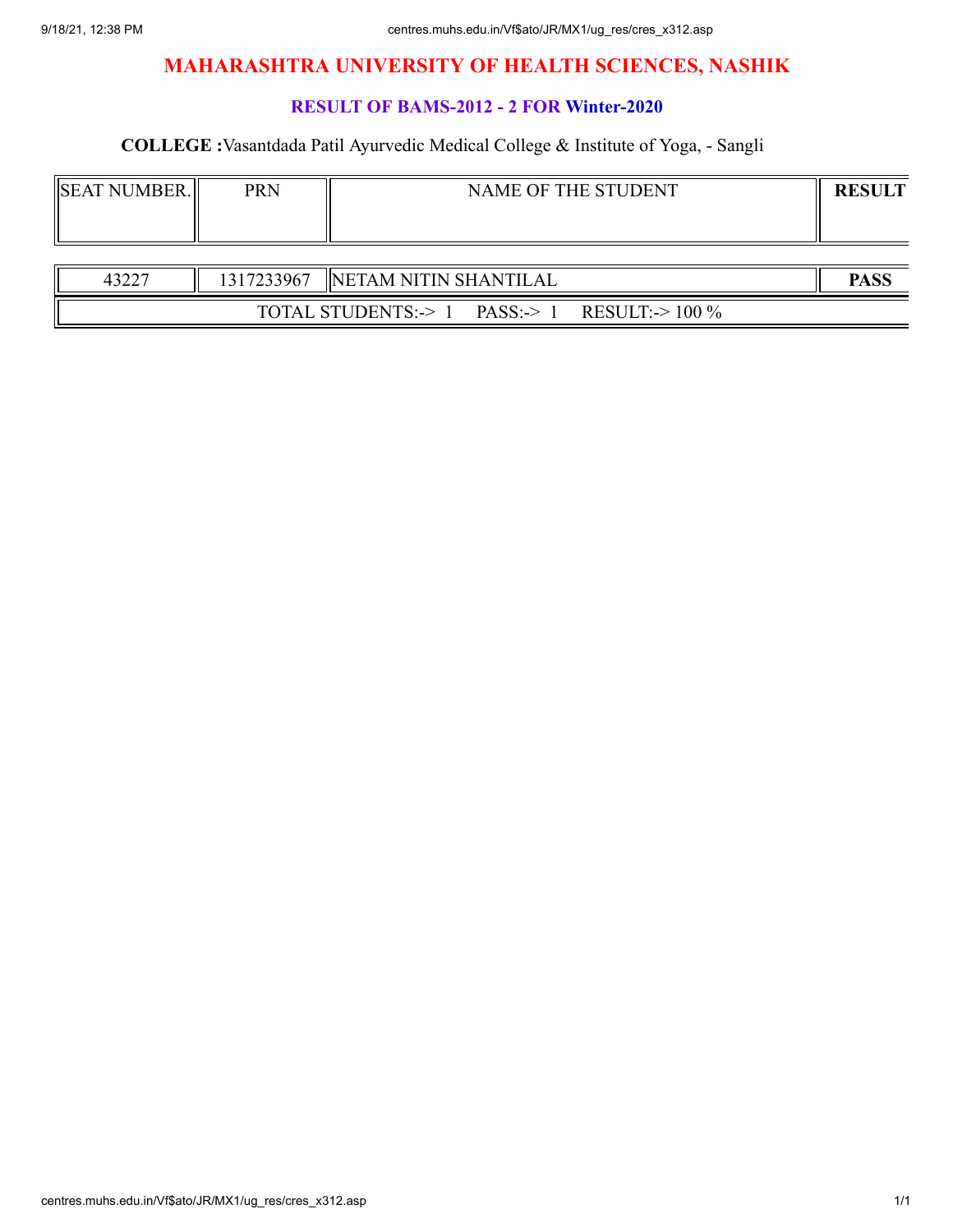### **RESULT OF BAMS-2017 - 2 FOR Winter-2020**

| <b>SEAT NUMBER.</b> | <b>PRN</b> | NAME OF THE STUDENT                                              | <b>RESULT</b>                |
|---------------------|------------|------------------------------------------------------------------|------------------------------|
|                     |            |                                                                  |                              |
|                     |            |                                                                  |                              |
| 47275               | 1319173893 | GEDAM GAURAO VITTHALRAO                                          | <b>FAILS-</b><br><b>ATKT</b> |
| 47276               | 1319173901 | <b>KHILLARE RAJESH RAOSAHEB</b>                                  | <b>FAILS-</b><br><b>ATKT</b> |
| 47277               | 1319173912 | <b>PAWARA VIKAS BHIKA</b>                                        | <b>FAILS-</b><br><b>ATKT</b> |
| 47278               | 1319173916 | <b>SHETAKE DHAIRYASHIL MOHAN</b>                                 | <b>PASS</b>                  |
| 47279               | 1319173918 | <b>SHRIVANI</b>                                                  | <b>PASS</b>                  |
| 47280               | 1319173920 | <b>SONAWANE MANISH YOGENDRA</b>                                  | <b>FAILS-</b><br><b>ATKT</b> |
|                     |            | TOTAL STUDENTS: $> 6$ PASS: $> 2$ RESULT: $> 33.333333333333333$ |                              |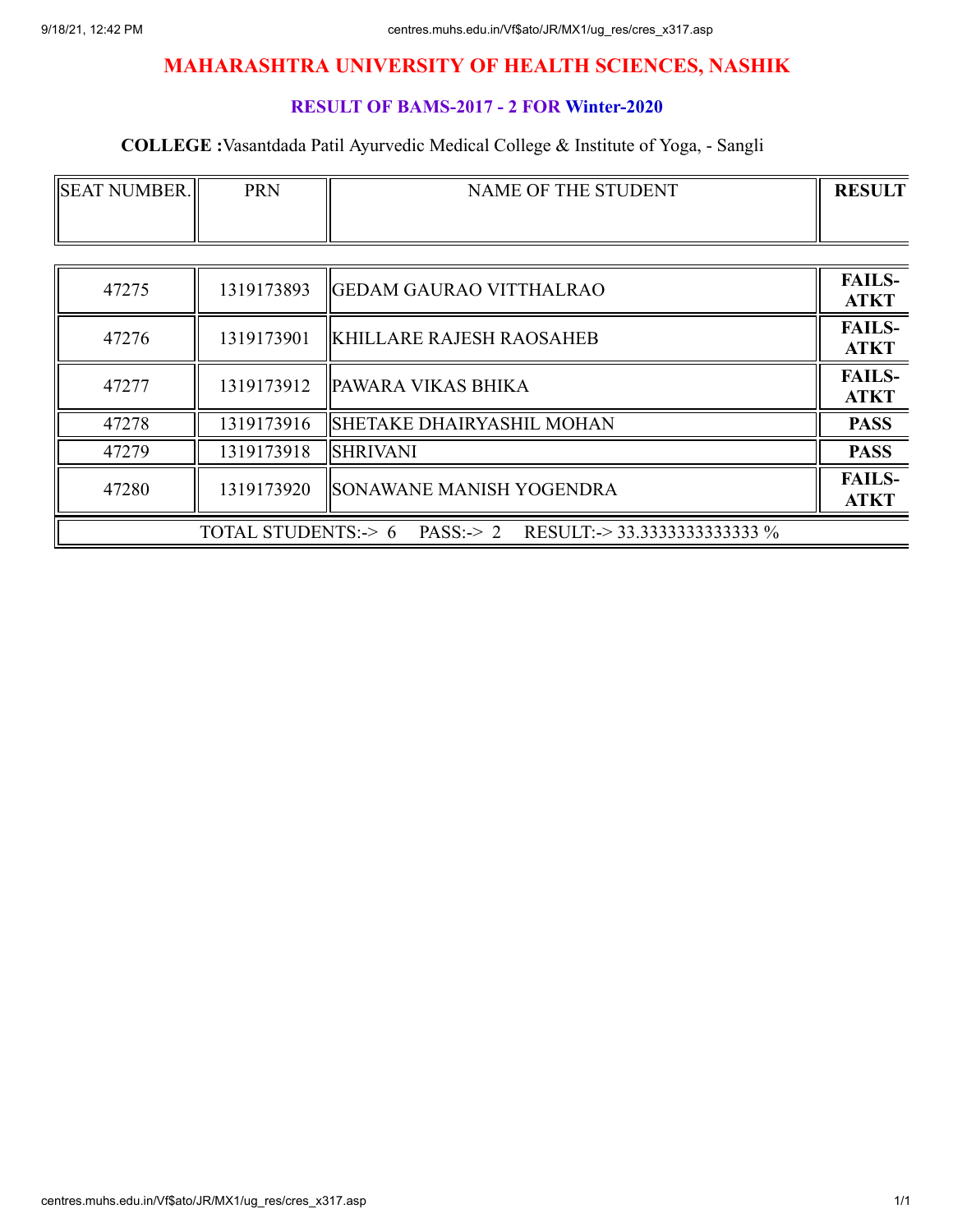### **RESULT OF BAMS-2012 - 3 FOR Winter-2020**

| <b>SEAT NUMBER.</b>                                 | <b>PRN</b> | NAME OF THE STUDENT          | <b>RESULT</b>                |
|-----------------------------------------------------|------------|------------------------------|------------------------------|
|                                                     |            |                              |                              |
| 43742                                               | 1315110480 | <b>GHODAKE SUDHIR SANJAY</b> | <b>FAIL</b>                  |
| 43743                                               | 1317233951 | <b>GUNDLE DIVYA ANANDRAO</b> | <b>FAIL</b>                  |
| 43744                                               | 1315110481 | HULLYAL ASWINI BHIMAGOND     | <b>FAILS-</b><br><b>ATKT</b> |
| 43745                                               | 1314130167 | <b>KHADE SHWETA DEEPAK</b>   | <b>FAILS-</b><br><b>ATKT</b> |
| RESULT: $\geq 0\%$<br>TOTAL STUDENTS: -> 4 PASS: -> |            |                              |                              |